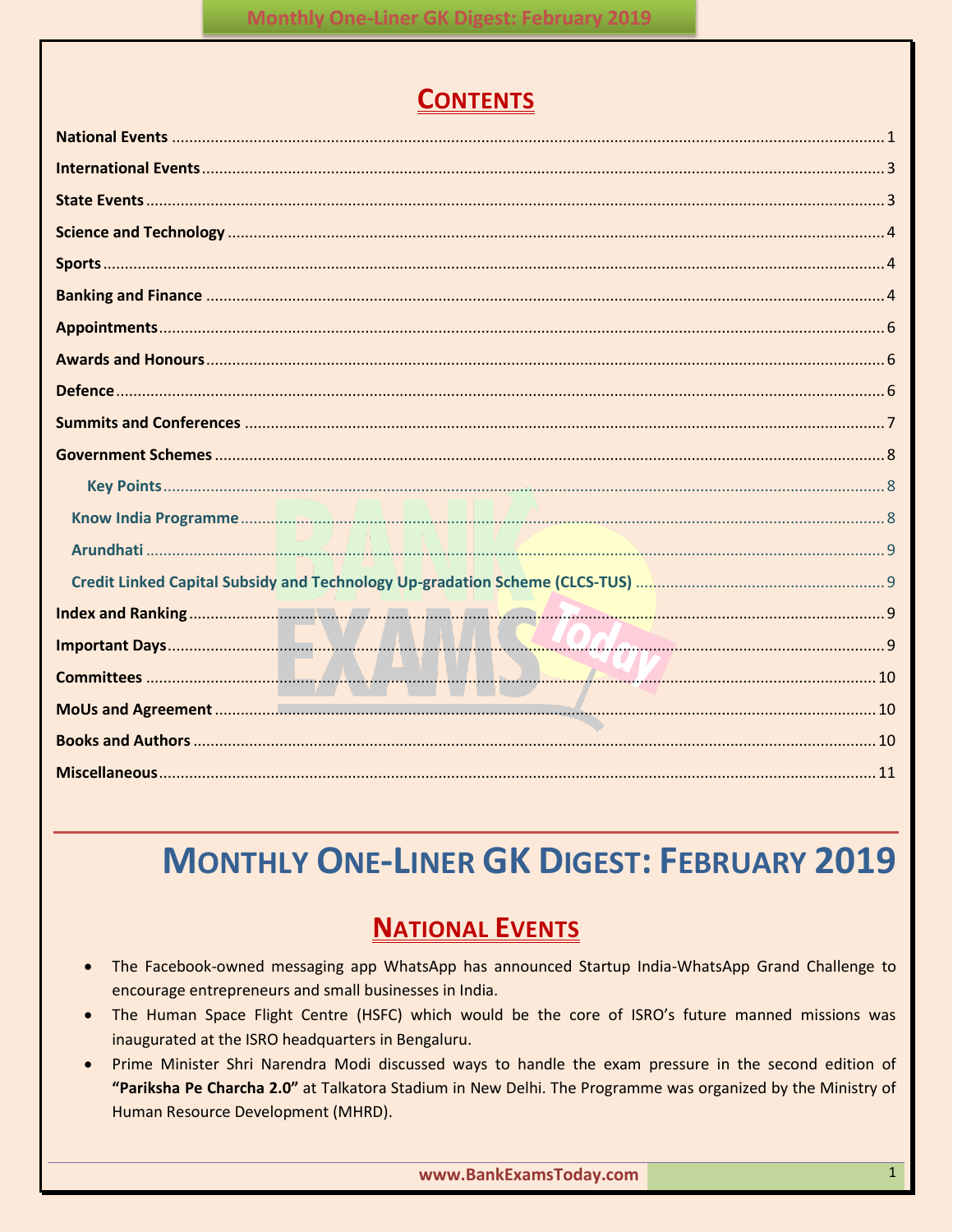- The government of India has announced the Great Indian Bustard (GIB) as the mascot for the 13th Conference of Parties (COP) of the UN Convention on the conservation of migratory species (CMS) to be held in Gujarat next year. The mascot for the event, Great Indian Bustard has been fondly named as 'Gibi'.
- The Union Cabinet has approved setting up of a unified authority for regulating all financial services in international financial services centres (IFSCs) in the country. The first IFSC in India was set up at GIFT City in Gandhinagar, Gujarat.
- India is now the second largest consumer and importer of the LPG in the world. The import of LPG grew by 12.5 per cent over the past five years to 12 million metric tons (13 million tons) in 2018-19. India now stands at the second position when it comes to the import of LPG surpassing Japan.
- India celebrated the 30th Road Safety Week from 04th February (Monday) to the 10th February (Sunday).
- India has set the **target to eliminate Tuberculosis in India by 2025.**
- To evolve a strategy in this regard, India has put in place National Strategic Plan 2017 2025 which sets out the government plans of how the elimination of TB can be achieved.
- Elimination of a disease is **defined by the World Health Organisation (WHO)** as there should be **less than 1 case of TB for a population of a million people.**
- India is now the **second largest consumer and importer of the LPG in the world.**
- Import of LPG The import of LPG grew by 12.5 per cent over the past five years
- India now stands at the second position when it comes to the import of LPG surpassing Japan.
- India is at second place behind China.
- The Central government has increased the **minimum selling price (MSP)** of sugar by Rs. 2 per kg to Rs. 31. Minimum Selling Price Minimum Selling Price is the rate below which the mills cannot sell sugar in the open market to wholesalers and bulk consumers like beverage and biscuit makers.
- The Ministry of External Affairs had **organised a training course for the officials of the Government of Nepal on 'Global Perspectives on Public Financial Management'** at the Institute of Government Accounts and Finance (INGAF) in New Delhi.
- The training programme was part of the **Indian Technical and Economic Cooperation (ITEC) programme.**
- The Indian Technical and Economic Cooperation (ITEC) Programme was instituted on 15 September 1964 as a bilateral programme for providing assistance from the Government of India.
- Prime Minister, Narendra Modi inaugurated **National Cancer Institute (NIC) at Badhsa in Jhajjar district of Haryana.**
- Prime Minister also inaugurated an ESIC Medical College and Hospital in Faridabad. It is the first Employees' State Insurance Corporation (ESIC) Medical College and hospital in North India.
- **National Productivity Council (NPC)** is celebrating National Productivity week from February 12th to 18th, 2019. This year, the theme is "Circular Economy for Productivity & Sustainability". This theme will help NPC to meet its zero waste goal.
- **National Productivity Council (NPC)**
	- o **Circular Economy** is based on the model of Make, Use and Return.
	- o It **controls the finite stocks and reuses them** by recycling and thus balances the resource flow.
	- o **National Productivity Council** is an autonomous registered society under **DIPP (Department for Promotion of Industry and Internal Trade),** Ministry of Commerce & Industry.
	- o It was established in the year 1985.
	- $\circ$  Its core function is to promote and adopt the new and improved culture of productivity in India.
- Deloitte launched of its global initiative 'WorldClass' in India for the empowerment of women. The initiative was launched by Deloitte's Global CEO, Punit Ranjan. The initiative aims to support 10 million girls and women by 2030 through education and skills development.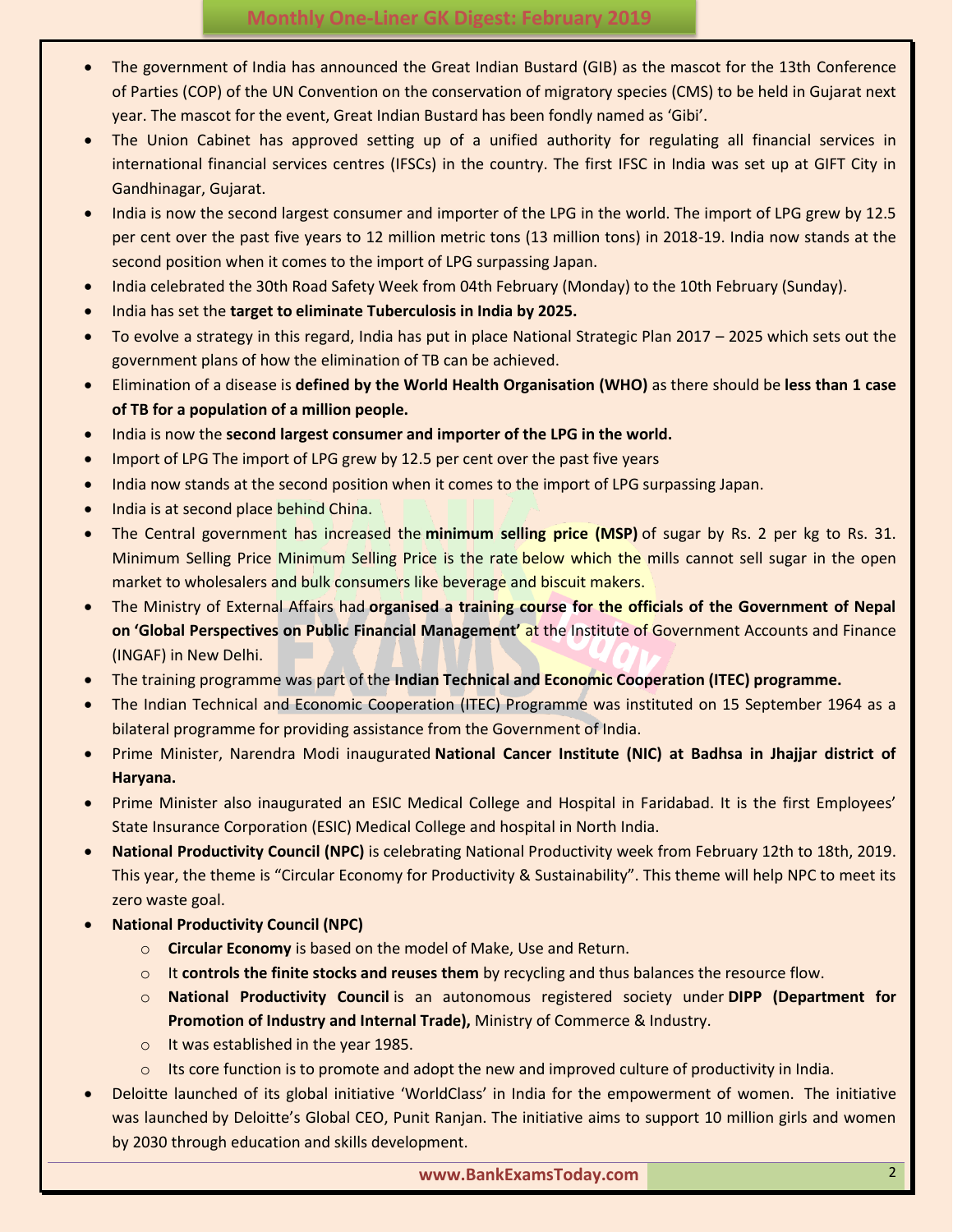- Union Human Resource Minister, Shri Prakash Javadekar launched Operation Digital Board to leverage technology to boost quality education in the country. Under Operation Digital Board seven lakh classrooms of 9th, 10th and 11th standards and two lakh classrooms of colleges and Universities will be equipped with digital boards in the next three years.
- <span id="page-2-0"></span>Argentina's President Mauricio Macri arrived in New Delhi for a three-day India visit.

# **INTERNATIONAL EVENTS**

- UNESCO has declared 2019 as the International Year of the Period Table of Chemical Elements to commemorate the 150th birthday of the periodic table of chemical elements. The Periodic table of the Chemical elements was first published by Russian scientist Dmitry Mendeleev in the year 1869.
- INSTEX acronym of Instrument in Support of Trade Exchanges is a project of the three governments of UK, France and Germany to bypass US sanctions on Iran. **INSTEX** is a special payment system which will help to save the Iran nuclear deal by allowing Tehran to keep trading with EU companies despite Washington re-imposing sanctions.'
- The central banks of the UAE and Saudi Arabia will launch a common digital currency called Aber. Aber will be used for financial settlements between the two countries through Blockchains and Distributed Ledgers technologies.
- Abu Dhabi has included Hindi as the third official language to be used in its courts, alongside Arabic and English. It is part of the efforts of Abu Dhabi to improve access to justice.
- The Financial Action Task Force (FATF) condemning the Pulwama Terror Attack has decided to continue the '**Grey'** listing of Pakistan for its failure to stop funding of terrorist groups such as Jaish-e-Mohammad, Lashkar-e-Taiba and Jamat-ud-Dawa.
- A month-long Festival of India in Nepal is being held at Nepal. It is organised by the Swami Vivekananda Cultural Center at the Indian embassy in Kathmandu with support from India's Ministry of culture.
- <span id="page-2-1"></span>Zimbabwe's central bank launched a new currency called RTGS dollars, to resolve a long-term monetary crisis.

# **STATE EVENTS**

- 2nd Phase of Pasupu-Kumkuma (Turmeric-Kumkum) scheme and welfare pensions was launched by Chief Minister of Andhra Pradesh, Shri Chandrababu Naidu. 94 Lakh DWCRA (Development of Women and Children in Rural Areas) women will be given Rs 10000 in three installments under the Pasupu-Kumkuma scheme. Under the scheme, Rs 2500 will be given on 1st February 2019, Rs 3500 will be given 8th March and Rs 4000 will be given on 5th April.
- Punjab Chief Minister Captain Amarinder Singh declared one of the rarest mammal, Indus River Dolphin, which is only found in Beas River, as Punjab State Aquatic Animal.
- A special scheme is launched by the Maharashtra government with an aim to curb infant deaths. The baby care kit contains a blanket, a small mattress, a towel, a thermometer, baby oil, shampoo, toys, nail cutter, gloves, socks, among other items. The kit costs around Rs.2000. The scheme is applicable only for first child of the parents. It will be beneficial for around 4 lakh women across Maharashtra.
- The Sarthi Sandesh Vahini vehicles were flagged off by Uttar Pradesh Chief Minister Yogi Adityanath. The Uttar Pradesh state family welfare department has initiated the Sarthi Sandesh Vahini mission to spread awareness regarding family planning in urban and rural areas.
- The government of Meghalaya has decided to rename the Dikkibandi stadium after P A Sangma.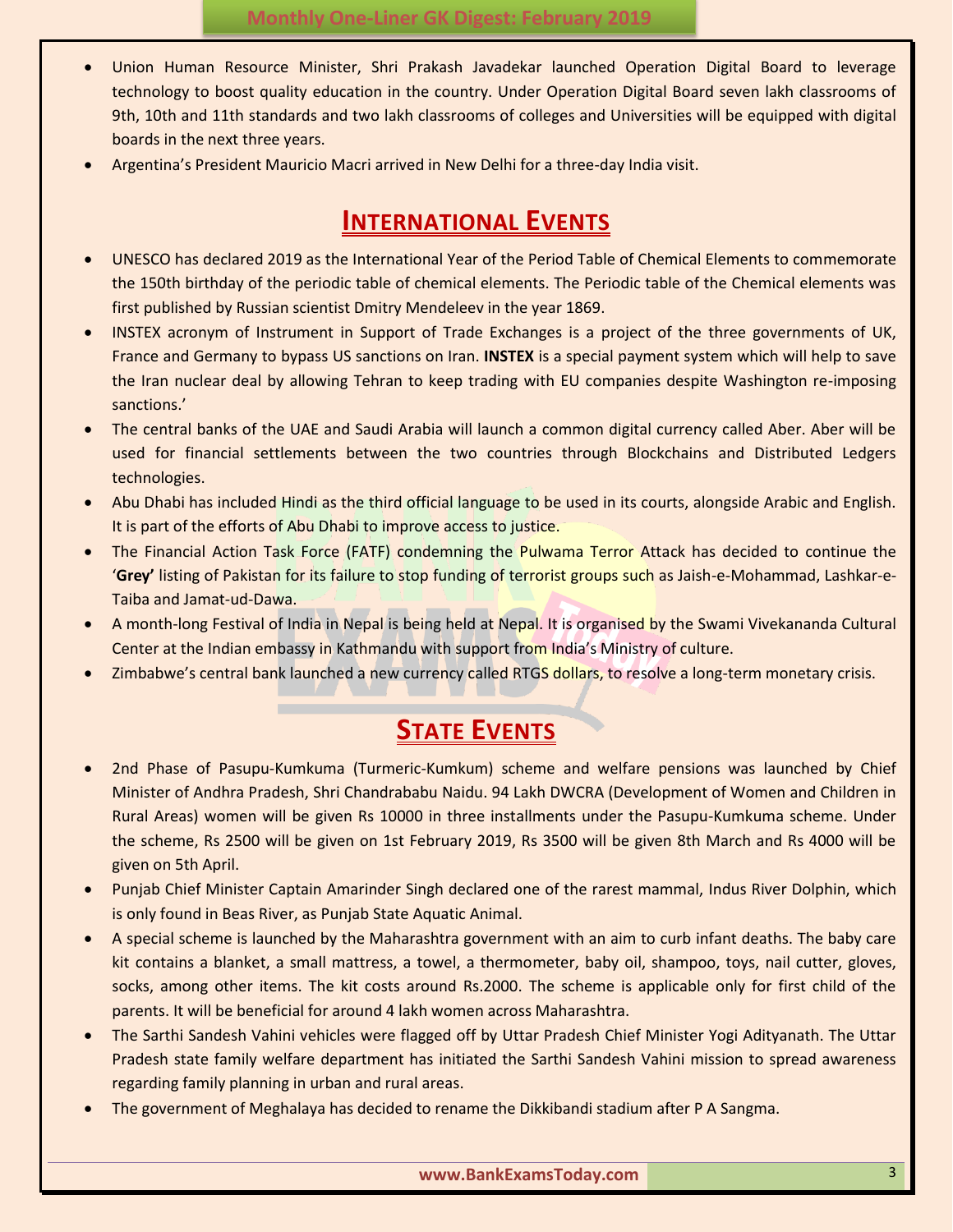- Kerala organized ASCEND 2019 to position Kerala as a hotspot for attracting investments from India and abroad and setting up enterprises in a hassle-free manner.
- PM Narendra Modi launched DD Arunprabha a dedicated 24×7 Satellite channel for Arunachal Pradesh.
- PM Narendra Modi laid Foundation Stone for the Sela Tunnel Project in Arunachal Pradesh across Sela Pass
- The government of Assam has announced a new scheme called Arundhati to provide gold at free of cost to the brides.
- Under the scheme, the government of Assam aims to provide 1 Tola Gold, at about Rs 38K as on today, to brides belonging to all such communities of Assam where it is customary to provide gold at the time of the wedding. The scheme is limited for economically weaker sections, whose annual income is below Rs 5 lakh. The government has set aside Rs 300 cr has been for the implementation of the Arundhati Scheme.
- PM Narendra Modi laid Foundation Stone for the **Sela Tunnel Project** in Arunachal Pradesh across Sela Pass.
- PM Narendra Modi launched various developmental works in the state of Arunachal Pradesh which includes DD Arunprabha – a dedicated 24×7 Satellite channel for Arunachal Pradesh.
- The government of Meghalaya has decided to rename the Dikkibandi stadium after P A Sangma.
- The Sarthi Sandesh Vahini vehicles were flagged off by Uttar Pradesh Chief Minister Yogi Adityanath.
- The Uttar Pradesh state family welfare department has initiated the Sarthi Sandesh Vahini mission to spread awareness regarding family planning in urban and rural areas.
- India's First District cooling system will come up in Amravati, capital of the Andhra Pradesh. The government of Andhra Pradesh has entered into a 30-year concession with UAE-based international cooling provider.
- The Rajasthan Assembly has passed the Rajasthan Backward Classes Amendment Bill, 2019. The bill aims to address the demands of the Gujjars who are protesting for reservations. It provides five per cent quota in jobs and educational institutions to Gurjars, Banjaras, Gadia Lohars, Raikas and Gadaria communities.
- The government of Himachal Pradesh has made an announcement regarding the announcement of Monkey as Vermin for the period of one year in 11 districts of the state
- Sikaria Mega Food Park Pvt Ltd which is the 17th Mega Food Park in the country and first in the state of Tripura was inaugurated .
- Yogi Adityanath launched a scheme for adolescent girls aged between 11 to 14 years, who have left their education and will take steps to provide them proper nutrition and special care.
- UP Government decided to observe 8th of every month as Adolescent Girls Day, at Anganwadi Centres across the state, and Nutrition Campaigns will be organized for these girls on that day.

# **SCIENCE AND TECHNOLOGY**

<span id="page-3-0"></span> India's communication satellite GSAT-31 was successfully launched from the Spaceport in French Guiana. GSAT-31 was launched from the launch vehicle Ariane 5 VA-247.

# **SPORTS**

<span id="page-3-1"></span> Qatar won its first major soccer title by beating four-time champion Japan 3-1 in the 17th edition of the AFC Asian Cup held in United Arab Emirates(UAE).

# **BANKING AND FINANCE**

<span id="page-3-2"></span> According to the interim budget in 2019, India has received massive foreign direct investment worth USD 239 billion in the last five years.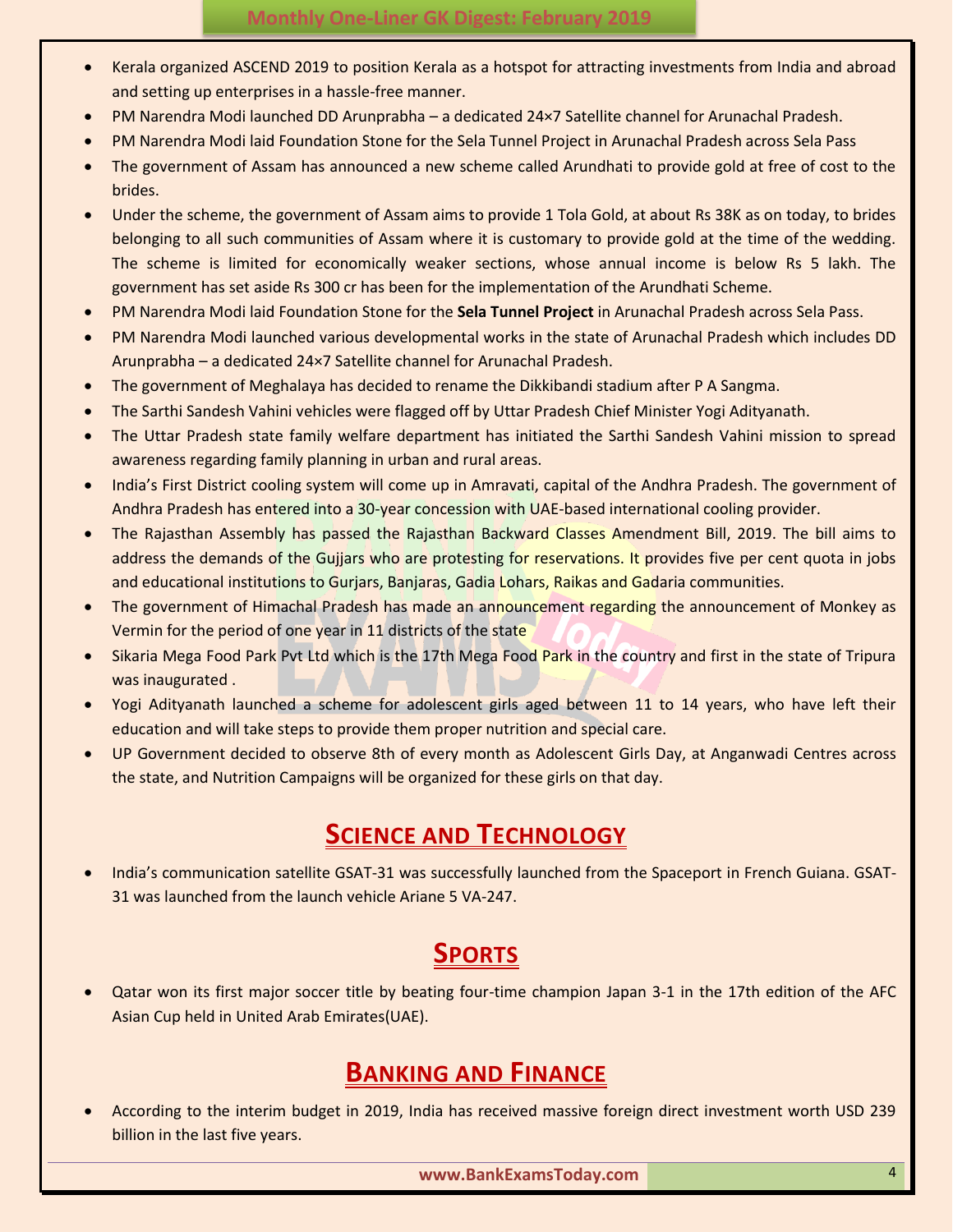- The Ministry of Statistics and Programme Implementation has released the First Revised Estimates of National Income, Consumption Expenditure, Saving and Capital Formation, 2017-18. The forecast for GDP growth for 2017-18 was increased to 7.2% . The actual growth rate in 2016-17 has been increased to 8.2% from the 7.1% estimated earlier.
- The Government reduced the import duty on parts and components of electric vehicles to 10-15 per cent from 15-30 per cent in order to promote domestic assembling of electric vehicles. The new rates will come into effect from 30th January 2019.
- Kisan Suvidha loan' for small and marginal farmers launched by Ujjivan Small Finance Bank. The scheme will attempt to reach the bottom of the pyramid with products and services. . It provides loans to individuals with an amount ranging from Rs. 60000 to Rs. 2 Lakh to fulfill the customized needs of the mass market segment. The loan does not require any collateral.
- The Union Cabinet has approved the abolition of institutions of Ombudsman for income tax and indirect which was set up in 2003 to deal with grievances of public related to the settlement of complaints relating to income tax.
- The six-member monetary policy committee (MPC) headed by RBI Governor Shaktikanta Das has lowered the repo rate by 25 basis points to 6.25
- The Reserve Bank has come out with a new policy for overseas borrowings. The RBI has rationalized the earlier policy in consultation with the Government of India. The new policy allows all eligible borrowers to raise External Commercial Borrowings (ECB) up to \$750 million or equivalent per financial year under the automatic route replacing the existing sector wise limits.
- The data from the Reserve Bank of India (RBI) shows that the Foreign Exchange Reserves of India increased by \$2.063 billion to \$400.24 billion in the week to February 1.
- The six-member monetary policy committee (MPC) headed by RBI Governor Shaktikanta Das has lowered the repo rate by 25 basis points to 6.25 per cent.
- The limit of collateral free bank loans for farmers to Rs 1.6 lakh from Rs 1 lakh

 $\bullet$ 

- The definition of **"bulk deposits"** has been increased to Rs 2 crore from Rs 1 crore currently.
- The Union Cabinet headed by Prime Minister Narendra Modi has approved the abolition of **institutions of Ombudsman for income tax and indirect tax.**
- The office of Income-Tax Ombudsman was set up in 2003 to deal with grievances of public related to the settlement of complaints relating to income tax.
- The data released from the Ministry of Commerce and Industries shows that the FDI inflows to India contracted by 7 per cent to USD 33.49 billion during April-December in the financial year 2018-19.
- World Bank, United Nations Entity for Gender Equality and the Empowerment of Women(UN Women), and Small Industries Development Bank of India (SIDBI) launched new social impact bonds exclusively for women, called Women's Livelihood Bonds (WLBs), with an initial corpus of Rs 300 crore. It will enable individual women entrepreneurs in sectors like food processing, agriculture, services and small units to borrow around Rs 50,000 to Rs 3 lakh at an annual interest rate of around 13% to 14% or less and have a tenure of 5 years. They will be unsecured, unlisted bonds and offer fixed coupon rate of 3% per annum to bond investors.
- Reserve Bank of India (RBI), in accordance with an announcement made during the last bi-monthly policy, decided to create a single category for the NBFCs (non-banking financial companies) by bundling their present three-tier structure. It was also decided that exposures to all NBFCs, excluding core investment companies, will be risk weighted as per credit ratings.
	- **www.BankExamsToday.com** 5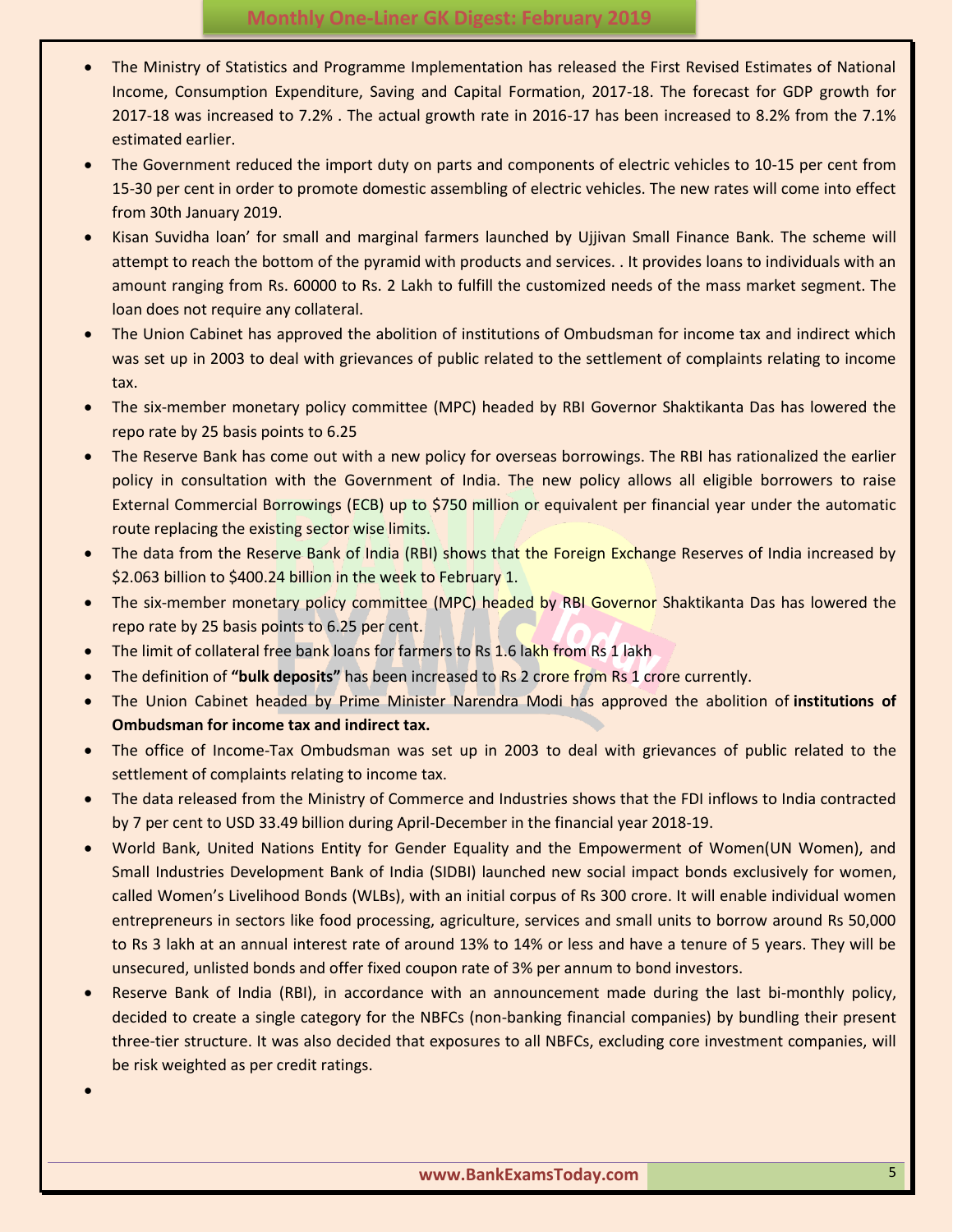### **APPOINTMENTS**

- <span id="page-5-0"></span> IPS officer Rishi Kumar Shukla has been appointed as the chief of the Central Bureau of Investigation (CBI) for a fixed tenure of two years.
- Actress Kareena Kapoor Khan has been appointed as an ambassador of Swasth Immunised India campaign. The Swasth Immunised India campaign has been launched by Serum Institute of India (SII) and Network 18.
- <span id="page-5-1"></span>Justice Uma Nath Singh took the oath as the first lokayukta of Nagaland.

# **AWARDS AND HONOURS**

- The Union Minister of Railways and Coal, Piyush Goyal has been awarded the Carnot Prize 2018 for the transformational changes brought by him during his tenure as Union Minister of Power.
- Manus Island 's refugee Behrouz Boochani 's debut book "No Friends But the Mountains" won both the 25,000 dollars non-fiction prize at the Victorian premier's literary awards and the 100,000 dollars Victorian prize for literature, in Australia.
- The State Bank of India's UK head **Sanjiv Chadha** has been honoured with the **'Freedom of the City of London'** award in recognition of his contribution to promoting the bilateral relations.
- Father Franois Laborde a 92-year-old priest from Bengal was conferred with Légion d'Honneur (Legion of Honour) in recognition of his work for specially-abled and destitute children.
	- $\circ$  Father Laborde has his roots in France and is the citizen of India now.
- **International Hockey Federation (FIH) Player of the Year Awards**
	- o **IH Player of the Year, Men:** Arthur van Doren (Belgium)
	- o **Women:** Eva de Goede (Netherlands)
	- o **FIH Goalkeeper of the Year, Men:** Vincent Vanasch (Belgium)
	- o **Women:** Maddie Hinch (Great Britain)
	- o **FIH Rising Star of the Year, Men:** Arthur de Sloover (Belgium)
	- o **Women:** Lucina von der Heyde (Argentina)
	- o Indian historian **Sanjay Subrahmanyam** has won prestigious Dan David Prize of Israel for the year 2019.
	- o **Sanjay Subrahmanyam** shares the award in the category of **'past time dimension'** with Prof Kenneth Pomeranz of the University of Chicago.
- The Jindal Steel and Power Ltd (JSPL) has been honoured with the prestigious 'FICCI CSR Award' for Women Empowerment. JSPL was awarded for its innovative and high impact women empowerment programmes
- Dr Divya Karnad, Assistant Professor of Environmental Studies at Ashoka University has been awarded the prestigious Global Future For Nature Award 2019 for her work on marine conservation.
- Prime Minister Narendra Modi has been honoured with the Seoul Peace Prize for his service to international cooperation, global growth and human development.
- Oil and Natural Gas Corporation(ONGC)'s Rajahmundry unit won the Energy and Environment Foundation Global Clean Awards-2019 for sustained efforts in pursuit of Swachh Bharat Mission as envisioned by Prime Minister Narendra Modi, at a function in New Delhi.
- <span id="page-5-2"></span> Harmanpreet Singh was awarded the 2018 Player of the Year award while women's team striker Lalremsiami as the Rising Player of The Year,by the Asian Hockey Federation.

# **DEFENCE**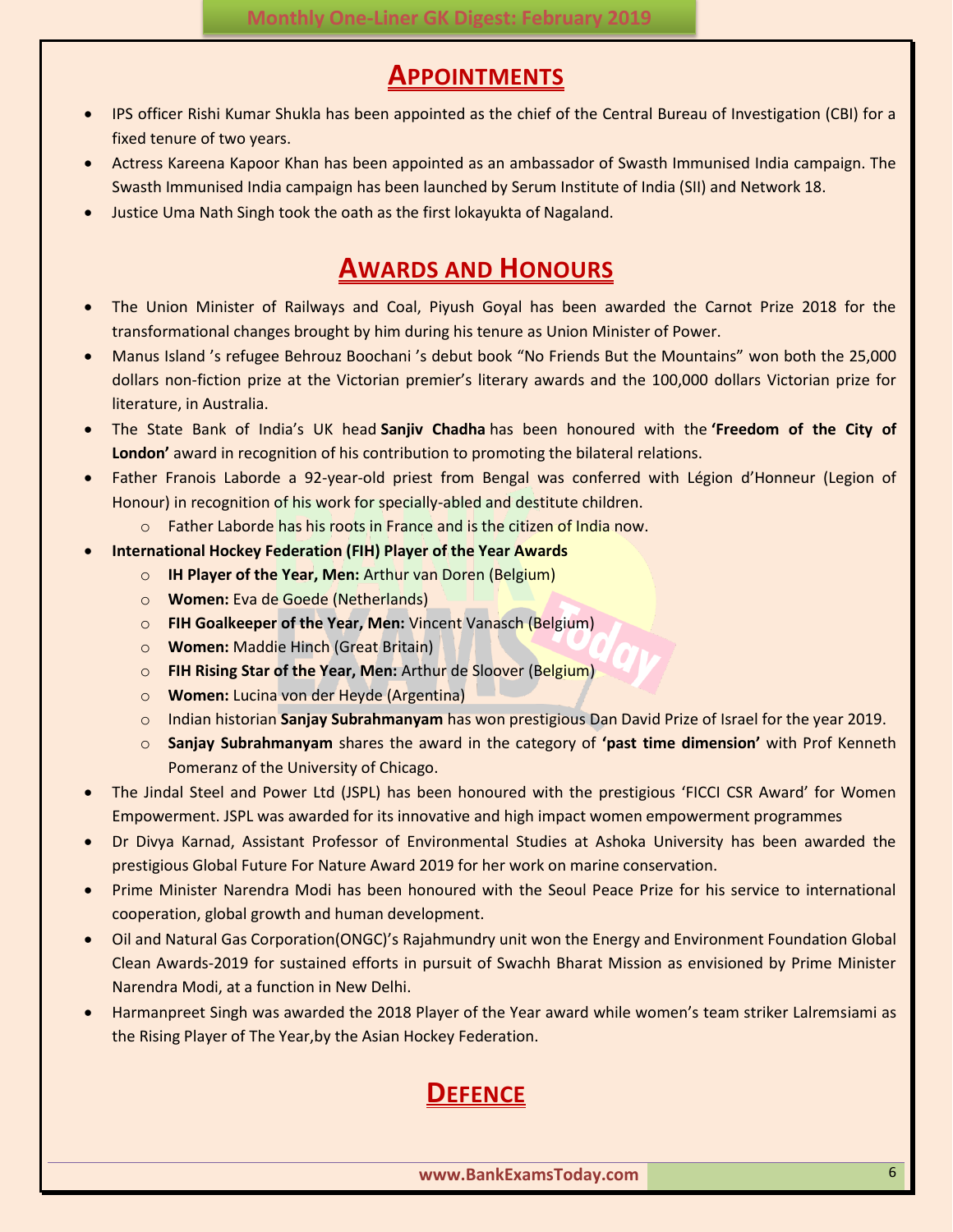- The Defence Acquisition Council (DAC) chaired by Defence Minister, Nirmala Sitharaman approved the indigenous construction of 6 Project 75(India) submarines under the strategic Partnership model at the cost of Rs 40,000 crore.
- The annual multinational maritime exercise Cutlass Express was held in the vicinity of Djibouti, Mozambique and Seychelles. It was sponsored by U.S. Africa Command (USAFRICOM) and conducted by Naval Forces Africa (NAVAF). The Indian Navy was represented in the exercise through INS Trikand.
- The annual multinational maritime exercise Cutlass Express was held from 27 Jan to 06 Feb 19.
- The annual Exercise Cutlass Express is sponsored by U.S. Africa Command (USAFRICOM) and conducted by Naval Forces Africa (NAVAF).
- Exercise Cutlass Express 2019 is the eighth iteration of the annual multinational maritime exercise and was held in the vicinity of Djibouti, Mozambique and Seychelles.
- The Indian Navy was represented in the exercise through INS Trikand.
- Indian Army on 12th February 2019 showcased its artillery firepower by using ultra light Howitzers and indigenous Swathi weapon-locating radar at the annual "Exercise Topchi".
- The exercise was held at Deolali Camp near Nashik. The aviation and surveillance capabilities were also showcased.
- Thailand and the United States hosted the annual Cobra Gold military exercise, the biggest activity of its type in the Asia-Pacific region with 29 nations taking part as participants or observers.

# **SUMMITS AND CONFERENCES**

- <span id="page-6-0"></span> The fourth edition of the International Spice Conference was held in the City of Pearls and the capital city of Telangana-Hyderabad.
- The seventh annual World Government Summit is being held in Dubai (UAE). The World Government Summit is a forum dedicated to shaping the future of governments.
- The second edition of the Asia LPG Summit was held at New Delhi. The two-day summit with the theme 'LPG Energy for Life' showed how India's successful Pradhan Mantri Ujjwala Yojana can become a viable model for other countries to replicate particularly those striving to provide clean cooking fuel to its people.
- India Foundation, in collaboration with the Ministry of External Affairs, Government of India and Government of Assam, organized the 2nd ASEAN-India Youth Summit on the theme "Connectivity is the pathway to shared prosperity." The Youth Summit was organised in Guwahati, Assam.
- The second edition of the Asia LPG Summit was held at New Delhi.
- The two-day summit revolved around the theme 'LPG Energy for Life'.
- The Union Government has announced the Great Indian Bustard (GIB) as the mascot for the **13th Conference of Parties (COP) of the UN Convention on the conservation of migratory species (CMS) to be held in Gujarat next year.**
- The mascot for the event, Great Indian Bustard has been fondly named as **'Gibi'.**
- The seventh annual World Government Summit was held in Dubai (UAE). The World Government Summit is a forum dedicated to shaping the future of governments.
- The first LAWASIA Human Rights Conference was organised by LAWASIA, in association with the Bar Association of India in New Delhi.
- The World Sustainable Development Summit 2019 was inaugurated by the Vice President of India, Shri M. Venkaiah Naidu in New Delhi.
- It was organized by The Energy and Resources Institute TERI.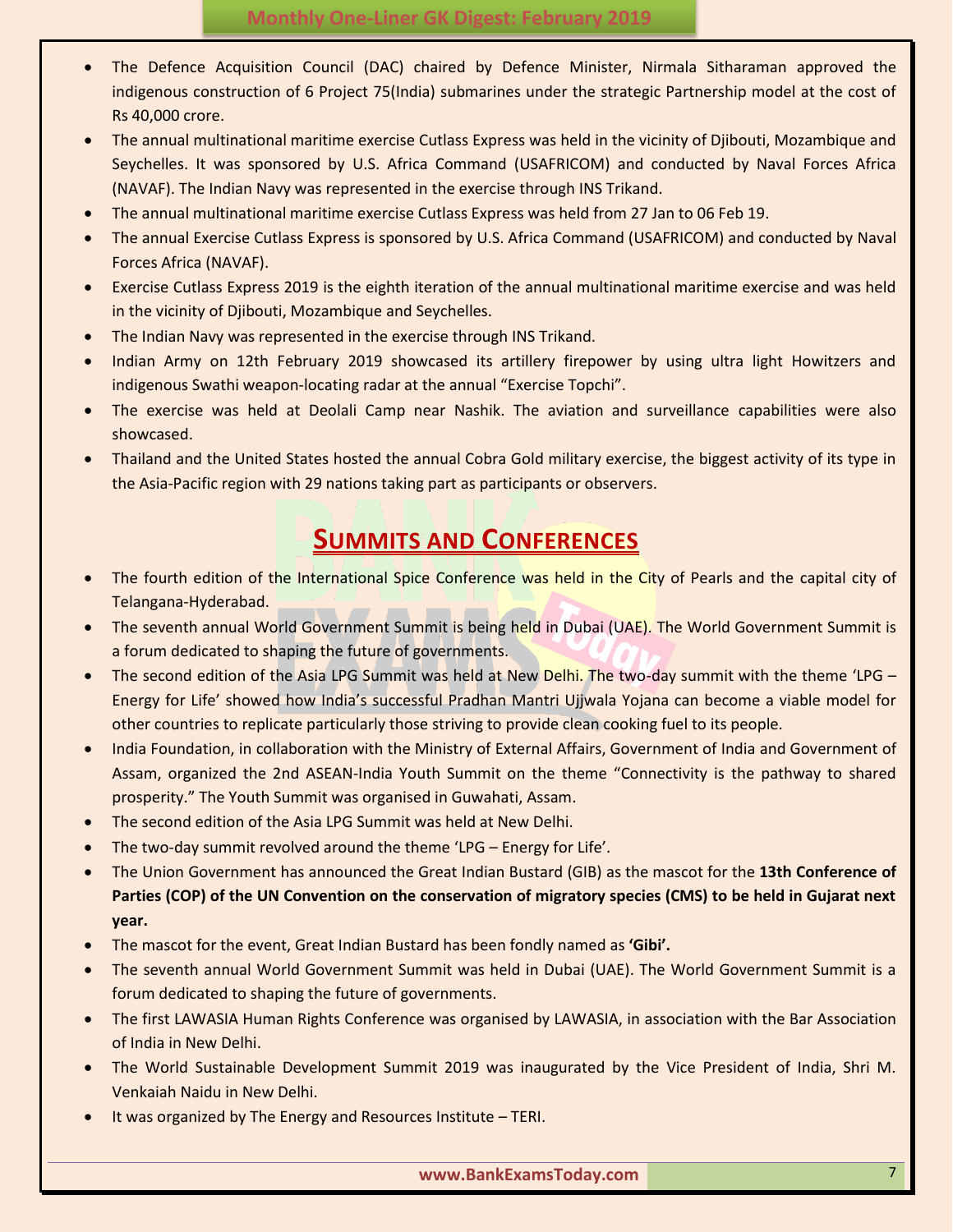- Prime Minister Narendra Modi inaugurated the **PETROTECH -2019** conference a three-day mega event held at **India Expo Centre, Greater Noida, Uttar Pradesh.**
- NITI Ayog organised the conference on Future of Indian Banking and Role of technology Tomorrow in association with the Foundation for Economic Growth and Welfare (EGROW Foundation).
- The 4th India-ASEAN Expo and Summit was inaugurated in New Delhi.
- "VIVID-Vision Insight and Voices as India goes Digital"- the District Informatics Officer (DIO) meet, was organised by National Informatics Centre (NIC) as an initiative to interact with the DIO's and to share their experiences as well as contribution, as digital change-makers at the grass-root level in the States.
- Technology Incubation and Development of Entrepreneurs (TIDE 2.0) Scheme has been devised to promote the momentum into the tech entrepreneurship landscape. The Scheme provides financial and technical support to incubators engaged in supporting ICT startups using emerging technologies such as IoT, AI, Block-chain, Robotics etc. in seven pre-identified areas of societal relevance.
- Digidhan Mitra Chatbot: Designed and developed by NIC, the AI based Digidhan Mitra enables a text & voice based conversation with the user, mining the Digidhan Portal, to give customized information in graphical, tabular and textual format. It provides bank wise transactions details as well as growth pattern of various modes of transactions like BHIM, IMPS, Cards etc. in tabular as well as graphical form."

# **GOVERNMENT SCHEMES**

- <span id="page-7-0"></span> The Union Finance Minister Piyush Goyal announced the Pradhan Mantri Shram Yogi Mandhan scheme in the interim budget 2019 for workers in the unorganised sector. Under the scheme, an assured monthly pension of Rs 3,000 per month will be provided to workers in the unorganised sector after 60 years of age. To avail the benefits of the scheme, workers will have to contribute a minimal Rs 100 month per month.
- **Pradhan Mantri Jan Arogya Yojana (PMJAY)** proposes three models through which the states can implement the scheme. The models are an insurance model, trust-based model and hybrid model.

#### **KEY POINTS**

- <span id="page-7-1"></span>o **Insurance model:** premiums are paid to the insurance company which administers and pay the claim.
- o **Trust-based model:** each state forms its own trust to manage the scheme and claims will be disbursed from a corpus created from central and state government contributions.
- o **Hybrid model:** a part of the claim comes under the insurance model while the balance gets processed under the trust.

# **KNOW INDIA PROGRAMME**

#### <span id="page-7-2"></span>**Ministry of External Affairs**

- It is a flagship initiative for Diaspora engagement which familiarizes Indian-origin youth (18-30 years) with their Indian roots and contemporary India
- It was a three-week programme in existence since 2003
- In 2016, the scheme was revamped to increase duration from 21 to 25 days, with a 10-day visit to one or two States and preference given to PIOs from Girmitiya countries.
- Since 2016, six KIPs are being organised in a year.
- An online portal (kip.gov.in) has been launched in 2017 exclusively for Know India Programme.
- A maximum of 40 Indian Diaspora youth are selected for each programme and provided full hospitality in India.
- 90% of the total cost of international airfare is also paid by the Ministry.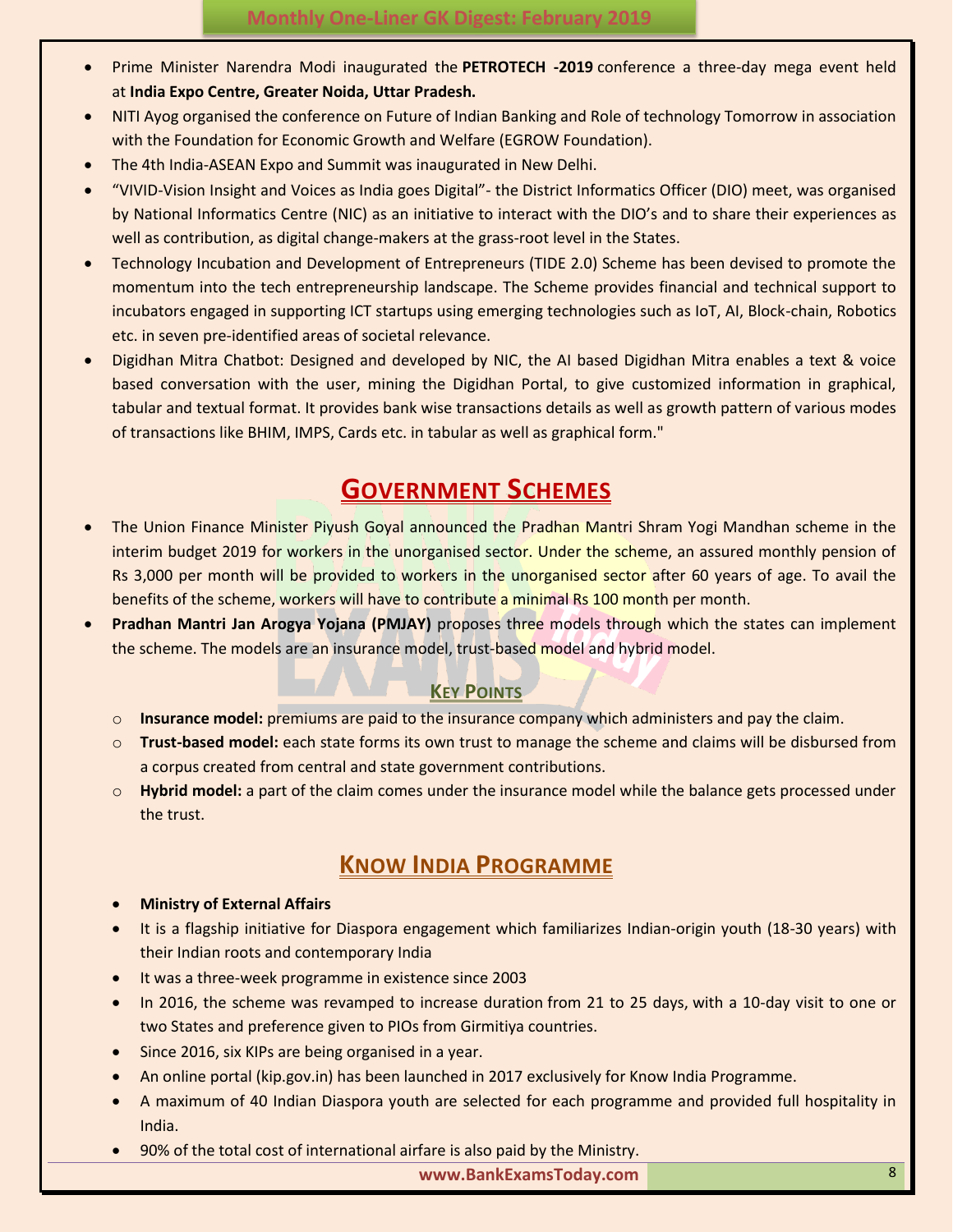<span id="page-8-0"></span>The entire process of applying, processing etc. is now through a portal(kip.gov.in).

#### **ARUNDHATI**

- The government of Assam has announced a new scheme called Arundhati to provide gold at free of cost to the brides.
- Under the scheme, the government of Assam aims to provide 1 Tola Gold to brides belonging to all such communities of Assam where it is customary to provide gold at the time of the wedding.
- The government has set aside Rs 300 cr has been for the implementation of the Arundhati Scheme.
- The benefit under Arundhati scheme can be availed upon formal registration of marriages under Special Marriage (Assam) Rules, 1954 & the gold will reach beneficiaries right in time for the social marriage. The scheme is limited for economically weaker sections, whose annual income is below Rs 5 lakh.

# <span id="page-8-1"></span>**CREDIT LINKED CAPITAL SUBSIDY AND TECHNOLOGY UP-GRADATION SCHEME**

# **(CLCS-TUS)**

- The Cabinet Committee on Economic Affairs (CCEA) has approved a three-year extension of the Credit Linked Capital Subsidy and Technology Up-gradation Scheme (CLCS-TUS) for Micro, Small and Medium Enterprises (MSME) with a total outlay of 2,900 crores on 13th February 2019.
- This scheme will continue beyond the 12th Five Year Plan for three years from 2017-18 to 2019-20.
- Under this scheme, an upfront capital subsidy of 15 per cent will be provided to the MSMEs on institutional finance of up to Rs 1 crore availed by them.
- The government of Gujarat has launched the second edition of the water conservation scheme Sujalam Sufalam Jal Sanchay Abhiyan. The state government has increased its financial contribution for the scheme to 60 per cent, which meant private groups getting involved would have to give only the remaining 40 per cent.
- The Minister of Textiles, Smriti Irani inaugurated Soil to Silk Project and Eri Spun Silk Mill in Assam. Soil to Silk Project envisages new Eri plantation on 100 hectares and will facilitate post cocoon activities for an onfarm sector like plantation, spinning and reeling.
- Madhya Pradesh launched the Mukhyamantri Yuva Swabhiman Yojana to provide employment for youth. The scheme guarantees 100 days of employment every year to urban youths from economically weaker sections (EWS). They will get Rs 4,000 stipend per month and total Rs 13,500 for the 100 days period would be provided. The scheme defines Economically weaker sections as those whose family's annual income is less than Rs 2 lakh and the scheme is limited to youth in the age group 21-30 years.
- Odisha government approved Khusi scheme aimed at improving menstrual hygiene among adolescent girl students in the state, with an outlay of Rs 466.08 crore over a period of 5 years.

# **INDEX AND RANKING**

<span id="page-8-3"></span><span id="page-8-2"></span> In the Transparency International's Corruption, Perception Index Denmark is the world least corrupt country scoring 88 out of 100 points. Denmark is followed by New Zealand and Finland. Somalia has been ranked last with a score of 10 behind South Sudan and Syria. India has moved up to 78th position in 2018. India was ranked 81st in 2017.

# **IMPORTANT DAYS**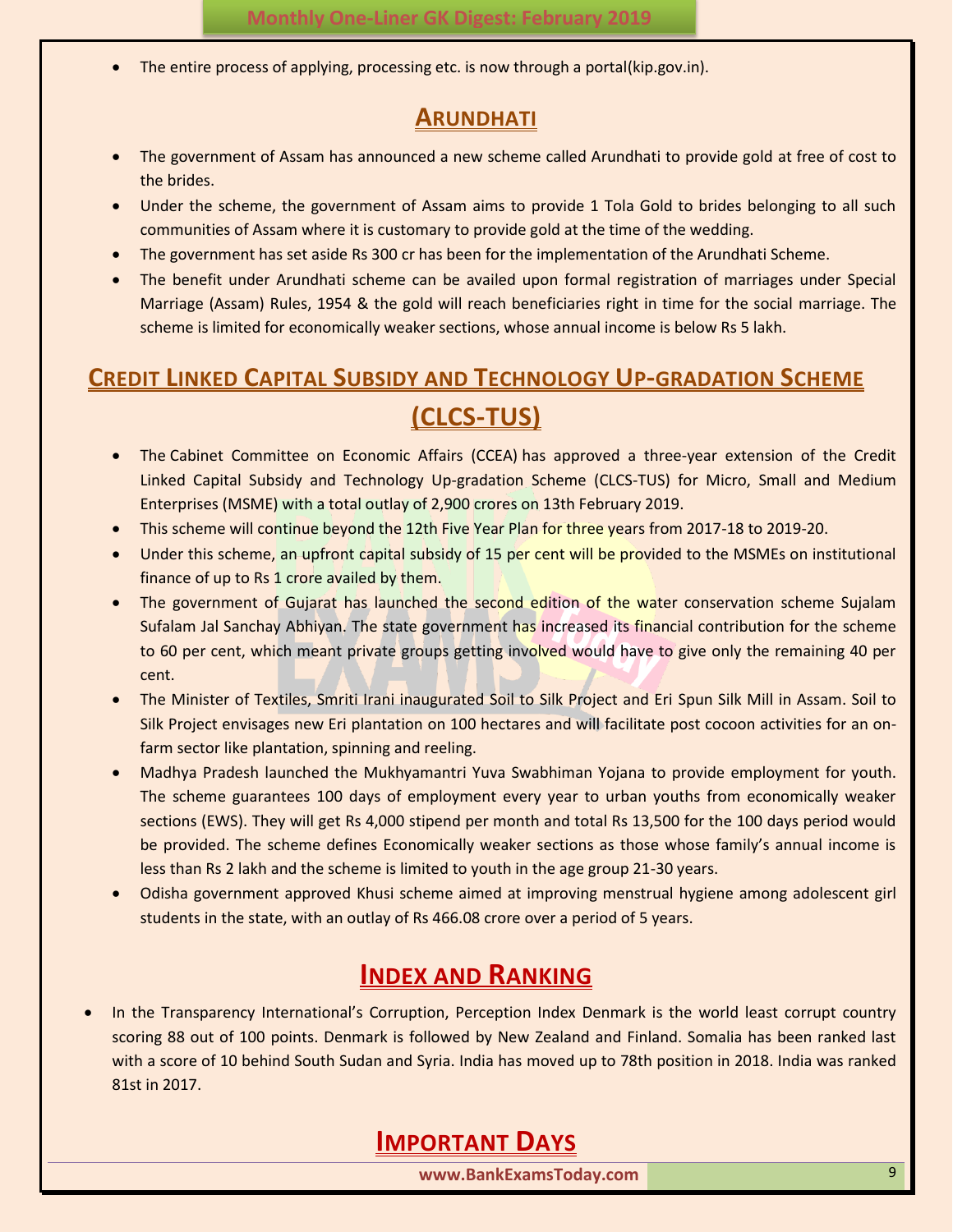- World Wetlands Day was celebrated on February 2nd with the theme of "Wetlands and Climate Change".
- January 30 is celebrated as Martyrs Day to honour the brave martyrs of India who have sacrificed their lives for the country.
- The International Day of Zero Tolerance for Female Genital Mutilation is observed on February 6 every year.
- February 10, 2019, was celebrated as the first World Pulses Day.
- The United Nations Educational, Scientific and Cultural Organization (UNESCO) every year celebrate February 13 as the World Radio Day. World Radio Day 2019 is celebrated to highlight the importance of the radio in its search for a more peaceful and tolerant world.
- February 11 marks the birth anniversary of Hakim Ajmal Khan. Hakim Ajmal Khan took great interest in the expansion and development of the native system of Unani medicine.

### **COMMITTEES**

- <span id="page-9-0"></span> On the recommendation of Cabinet Secretary P K Sinha, The government constituted a committee under the Central Electricity Authority (CEA) to explore prepaid payments by state electricity distribution companies to power plants.
- The Central government reconstituted a tribunal headed by Delhi High Court Judge Justice G.S. Sistani for another 5 years to adjudicate the extension of the ban imposed on the eight insurgent groups in Manipur which were involved in 756 violent and unlawful incidents in the last five years. The Tribunal had been set up under the Unlawful Activities (Prevention) Act 1967 and the tribunal will adjudicate whether there is sufficient cause for declaring these insurgent groups of Manipur as "Unlawful Associations".

### **MOUS AND AGREEMENT**

- <span id="page-9-1"></span> Prime Minister Narendra Modi and South African President Cyril Ramaphosa, India and South African sealed a 3 year strategic partnership for 2019 to 2021 to boost cooperation in the various key areas including defence and investments.
- In order to improve the education system, Microsoft signed a Memorandum of Understanding (MoU) with the Sikkim government.
- The International Cricket Council (ICC) signed a five-year global partnership deal with beverage manufacturer Coca-Cola Company.ICC and Coca-Cola's partnership will continue till 2023.
- India and Norway signed a letter of Intent for establishing the India-Norway Marine Pollution Initiative. The letter of intent was signed by the Ministry of Environment, Forests and Climate Change, Government of India together with the Norwegian Ministry of Foreign Affairs.
- Government e Marketplace (GeM) and Competition Commission of India (CCI) have signed a Memorandum of Understanding to enable a fair and competitive environment in the e-Marketplace.
- India and South Korea was signed an agreement for releasing a joint stamp, commemorating Princess Suriratna (Queen Hur Hwang-ok), a legendary Princess of Ayodhya, who went to Korea in AD 48 and married King Kim-Suro.

# **BOOKS AND AUTHORS**

<span id="page-9-2"></span> The book **"Law, Justice and Judicial Power – Justice P N Bhagwati's Approach"** written **by Mool Chand Sharma**  was launched by the Chief Justice of India, Shri Justice Ranjan Gogoi.